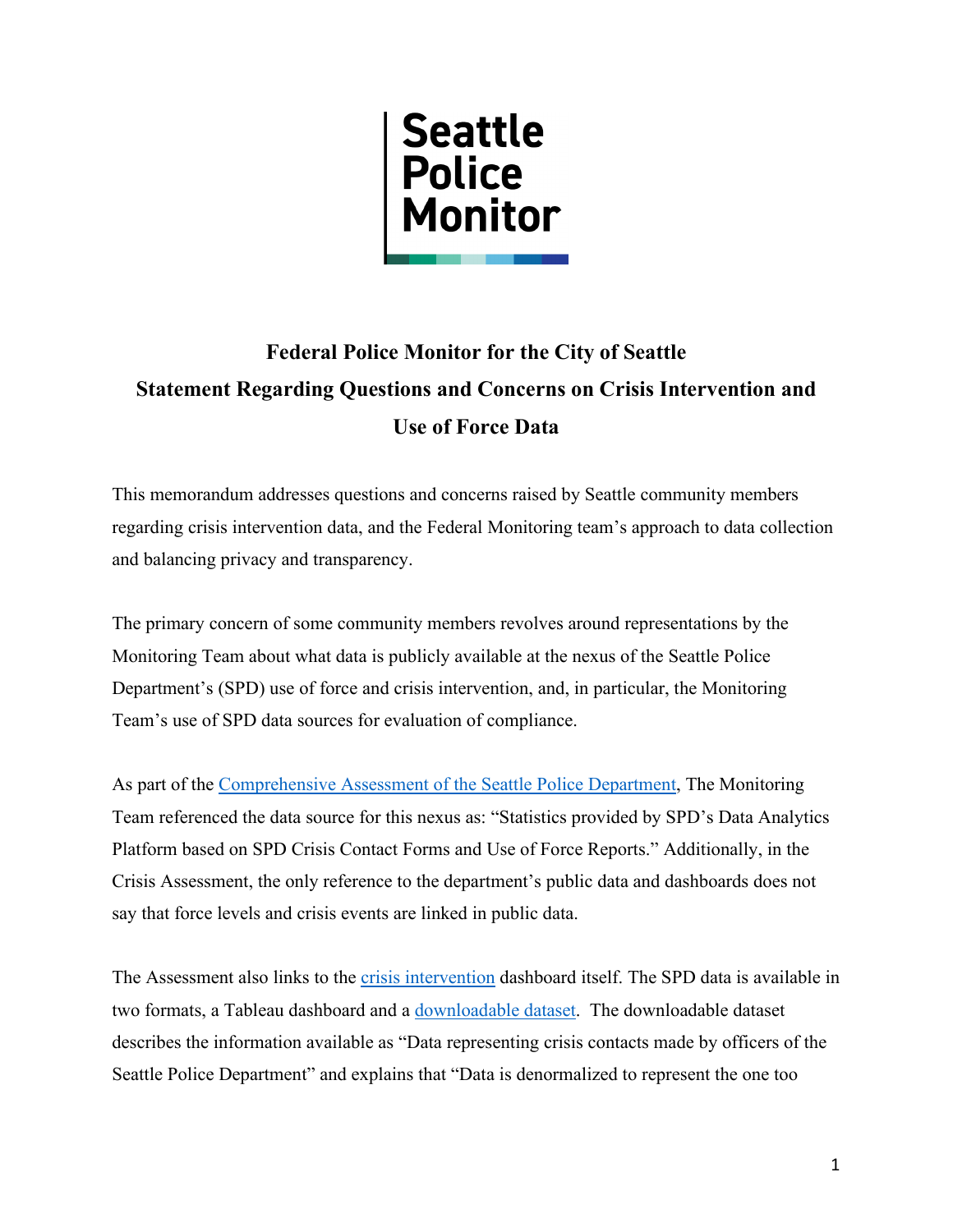many relationship between the record and the reported disposition of the contact." Twice, the dataset page cautions: "\*\*USE CAUTION WHEN COUNTING\*\*"

The dataset page also provides the 25 columns available in the dataset, which includes "Use of Force Indicator." This field "Indicates whether reportable force was used." As such, SPD has never made representations that the available public data includes links between levels of force and a crisis event; rather, the dataset page clearly explains that only *whether* force was used is available.

**There are two reasons that force levels are not included in the crisis data: a privacy issue**  and a complexity issue. First, unlike the [officer-involved shooting dataset,](https://data.seattle.gov/Public-Safety/SPD-Officer-Involved-Shooting-OIS-Data/mg5r-efcm) which provides location data at the Block Level, the crisis location data are presented at the Beat level to protect privacy. **This prevents the public from discovering that their neighbor was suicidal or in crisis.**

Second, the manner in which force is reported raises levels of complexity when attempting to cross-reference with crisis. Whereas crisis "counts" reflect the number of crisis subjects involved in a particular CAD incident, force "counts" reflect the total applications of force used by officers in the course of that incident. For example, if in the course of one crisis response three officers used force, one at Level I, one at Level II, and one at Level III, there would be three reported uses of force at three different levels – a one to many relationship. This is not easily presented in a X/Y table and would create the misimpression that more crisis events had uses of force associated with them. As such, SPD and the Assessment analysis link force and crisis at a one to one level.

Additionally, the Monitoring Team would like to address two other data issues that have been discussed publicly.

First, as stated at the CPC meeting on March 8, 2022, SPD confirmed that all crisis data relating to officer-involved-shootings were validated. As officers do not write reports in Level III cases – they are interviewed instead by the Force Investigation Team – it is up to the chain of command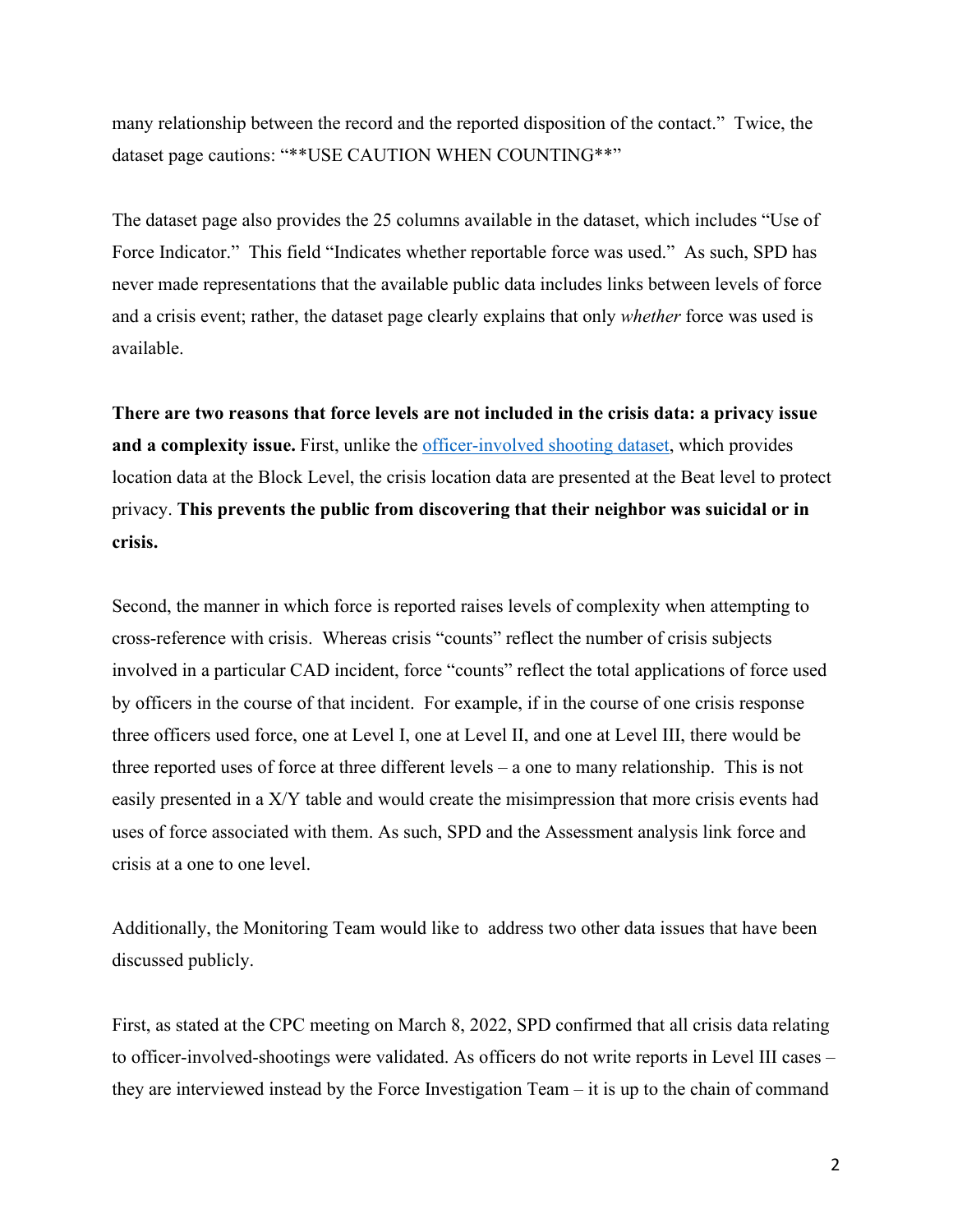to complete the required forms in the Records Management System, including the Behavioral Crisis Report, and FIT and the FRB serve as backstops to ensure that the Behavioral Crisis Report is completed. As requested at the CPC meeting, **SPD has confirmed that the oftendiscussed officer-involved shootings are included in the** *public-facing* **crisis data as appropriate**.

Fundamentally, the concern expressed at the CPC meeting regarding "crisis individuals who are missing in the dataset" appears to be one of classification, rather than data governance. Statements have been offered in CPC meetings regarding individuals whom some on the calls believe to be "unquestionably and unambiguously" in crisis. Because this debate has occupied so much of all of our time, it warrants some discussion here.

Consistent with best practices nationwide, SPD classifies incidents as "crisis" based upon the behaviors presented in the moment, not as a post-mortem diagnostic analysis that might be done in a research context by way of a psychological autopsy (a practice that some have criticized as grounded in "methodological weaknesses so severe" that they should be abandoned)<sup>[1](#page-2-0)</sup>, or in a criminal setting, by way of a forensic examination as to a person's competence to stand trial. A review of relevant literature demonstrates clearly that it is far from an exact science to determine, in the moment or post hoc, whether motivational factors underlying one's behavior are driven by mental illness, substance use, or other factors that overwhelm the ability act rationally (as opposed to calculated and deliberate intent to cause harm to themselves or others, especially where one could argue that no one "rational" would ever so act). Even among those who hold the professional qualifications to render an opinion to a reasonable degree of scientific certainty in this regard, reasonable minds can, and often do, differ.

For our purposes, where we are examining officer use of force in the context of whether (1) there were behavioral indicators of an individual in crisis such that (2) there would have been meaningful opportunity for officers to intervene prior to the point where the subject's actions posed an imminent risk of death or serious bodily injury, the inquiry is not purposed to be quite

<span id="page-2-0"></span><sup>1</sup> See, for example, Hjelmeland, H., Dieserud, G., Dyregrov, K., Knizek, B.L., and Leenaars, A.A. (2012) Psychological Autopsy Studies as Diagnostic Tools: Are They Methodologically Flawed? Death Studies, 36:7, 605-626;